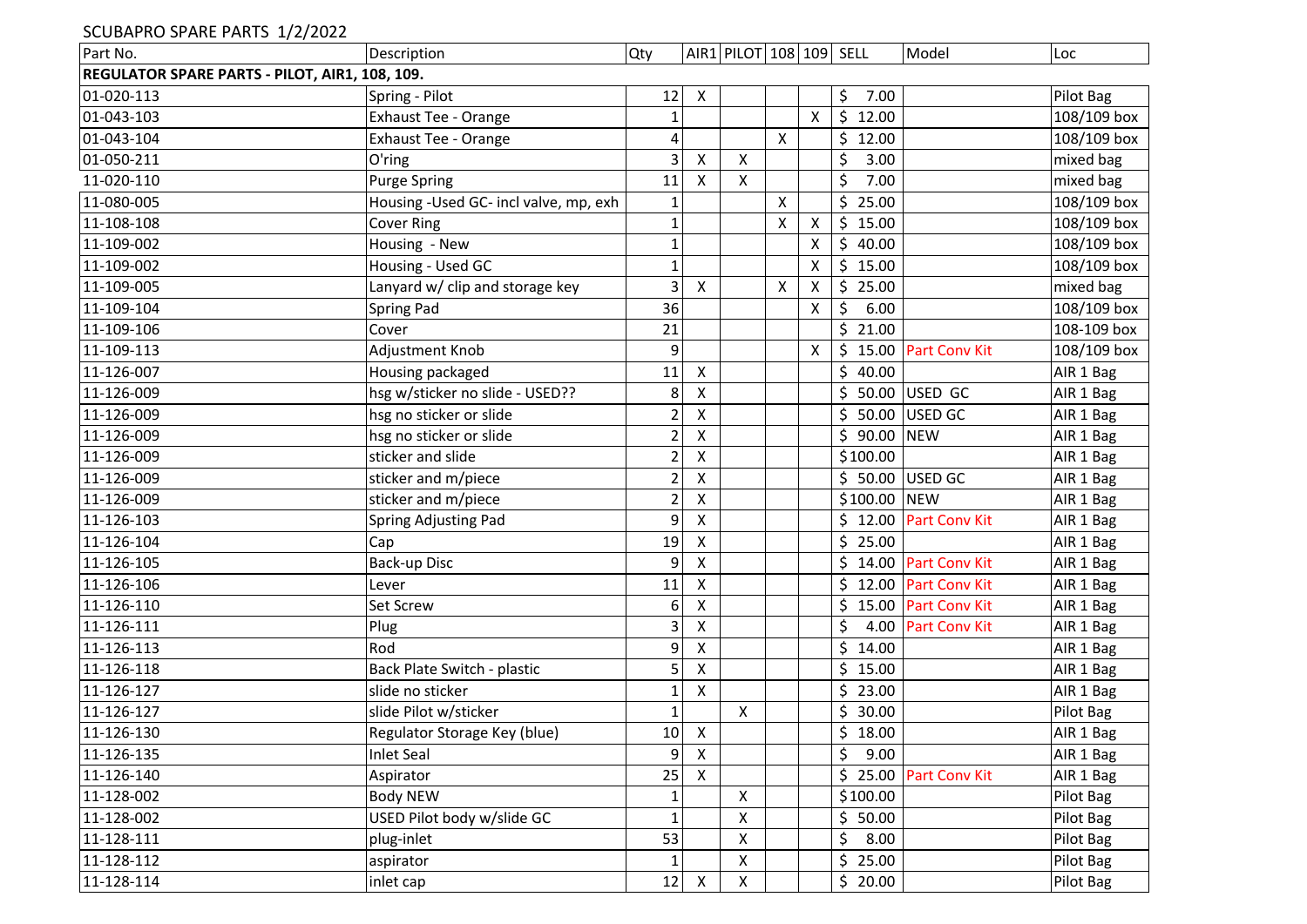| 11-128-116                              | orifice                                  | 7              |                           | X                  | \$<br>11.00   |                      | Pilot Bag          |
|-----------------------------------------|------------------------------------------|----------------|---------------------------|--------------------|---------------|----------------------|--------------------|
| 11-128-120                              | lever                                    | 3              |                           | X                  | \$<br>19.00   |                      | Pilot Bag          |
| 11-128-121                              | switch plate - metal                     | 4              |                           | X                  | \$<br>14.00   |                      | Pilot Bag          |
| 11-128-122                              | Knob - adjusting                         | 5              |                           | X                  | \$<br>16.00   |                      | Pilot Bag          |
| 11-128-123                              | aspirator retainer                       | $\overline{2}$ |                           | X                  | \$<br>25.00   |                      | Pilot Bag          |
| 11-128-123                              | aspirator retainer - used                | $\overline{a}$ |                           | $\pmb{\mathsf{X}}$ | \$<br>10.00   |                      | Pilot Bag          |
| 11-128-124                              | switch plate - With Sticker              | $\mathbf{1}$   |                           | X                  | \$<br>14.00   |                      | Pilot Bag          |
| 11-128-125                              | Spacer - Purge - Plastic                 | 1              |                           | $\pmb{\mathsf{X}}$ | \$<br>14.00   |                      | Pilot Bag          |
| 11-128-126 - no key groove              | Purge - no sticker                       | 10             |                           | $\pmb{\mathsf{X}}$ | \$<br>15.00   |                      | Pilot Bag          |
| 11-128-126 - with key groove            | Purge - With Sticker                     | 12             | $\boldsymbol{\mathsf{X}}$ |                    | \$<br>18.00   | <b>Part Conv Kit</b> | AIR 1 Bag          |
| 11-128-127                              | back up disc                             | 4              |                           | X                  | \$<br>15.00   |                      | Pilot Bag          |
| 11-128-129 - smooth front               | Guard - Cover                            | 8              |                           | X                  | \$<br>22.00   |                      | Pilot Bag          |
| 11-128-129 - grooved front              | Guard - Cover                            | 9              | $\boldsymbol{\mathsf{X}}$ |                    | \$<br>40.00   | <b>Part Conv Kit</b> | AIR 1 Bag          |
| 11-128-130                              | clip diaphragm                           | 13             | $\boldsymbol{\mathsf{X}}$ | $\pmb{\mathsf{X}}$ | \$<br>16.00   |                      | Pilot Bag          |
| 11-126-131                              | Diaphram assy (6,7,9,10,11,12)           | 6              | $\boldsymbol{\mathsf{X}}$ |                    | \$            | 35.00 Part Conv Kit  | Pilot Bag          |
| 11-126-131                              | blank diaphragm                          | 12             | $\boldsymbol{\mathsf{X}}$ |                    | \$            | 25.00 Part Conv Kit  | mixed bag          |
| 11-128-133                              | spring switch                            | 11             | $\boldsymbol{\mathsf{X}}$ | $\pmb{\mathsf{X}}$ | \$<br>18.00   |                      | Pilot Bag          |
| <b>VARIOUS SCUBAPRO PRODUCTS</b>        |                                          |                |                           |                    |               |                      |                    |
| <b>STICKERS/DECALS/CLOTH BADGES</b>     |                                          |                |                           |                    |               |                      |                    |
| 01-006-108                              | <b>Purge Decal</b>                       |                | $\boldsymbol{\mathsf{X}}$ |                    |               |                      | <b>Sticker Box</b> |
| 01-006-110                              | <b>Switch Decal</b>                      |                | $\pmb{\mathsf{X}}$        |                    |               |                      | <b>Sticker Box</b> |
| 01-006-126                              | <b>Purge Decal</b>                       |                |                           | X                  |               |                      | <b>Sticker Box</b> |
| 01-006-127                              | <b>Switch Decal</b>                      |                |                           | X                  |               |                      | <b>Sticker Box</b> |
| 01-006-129                              | <b>Housing Decal</b>                     |                |                           | X                  |               |                      | <b>Sticker Box</b> |
| Scubapro original cloth badges          |                                          | 108            |                           |                    | \$18.00       |                      | <b>Misc Box</b>    |
|                                         |                                          |                |                           |                    |               |                      |                    |
| <b>SCUBAPRO PRESSURE GUAGE PARTS</b>    |                                          |                |                           |                    |               |                      |                    |
| 132-? SCUBAPRO Pressure guage cover     |                                          | 1              |                           |                    | \$<br>22.00   |                      | Misc Box           |
| 132-7 SCUBAPRO 3500psi guage face       | Plastic                                  | $\mathbf{1}$   |                           |                    | \$<br>22.00   |                      | Misc Box           |
| 132-7 SCUBAPRO 3500psi guage face       | Made in Italy. White on Black            | 1              |                           |                    | \$<br>22.00   |                      | Misc Box           |
| 132-8 SCUBAPRO Pressure guage needle    | Made in Italy. White/Blue on Black       | $\mathbf{1}$   |                           |                    | \$22.00       |                      | Misc Box           |
| <b>Miscellaneous Items</b>              |                                          |                |                           |                    |               |                      |                    |
| 558.66/558/67 BC Valve Assy             |                                          | $\overline{2}$ |                           |                    | \$15.00       |                      | Misc Box           |
| Misc black cord - 16ft. Vintage GC      | Safety Lanyards                          | 15             |                           |                    | \$<br>6.00    |                      | Misc Box           |
| SCUBAPRO metal tank buckle "S" J Valve  |                                          | $\overline{2}$ |                           |                    | \$<br>22.00   |                      | Misc Box           |
| SCUBAPRO vintage brass belt buckle #597 | Made by "Lewis- Chicago"                 | $\overline{2}$ |                           |                    | \$<br>95.00   |                      | Misc Box           |
| 01-040-011                              | <b>SCUBAPRO Red Mouthpiece NEW GC</b>    | $\mathbf{1}$   |                           |                    | \$15.00       |                      | Misc Box           |
| 20-180-006 - Black                      | Rubber Shoulder Harness Protector        | 3pr            |                           |                    | \$18.00       |                      | Misc Box           |
| 20-180-007 - Blue                       | <b>Rubber Shoulder Harness Protector</b> | 3pr            |                           |                    | \$18.00       |                      | Misc Box           |
| 28-013-000                              | depth guage/compass housing              | 3              |                           |                    | \$            | 22.00 rubber         | Misc Box           |
| 11-250-127                              | cover - Madi Gras                        | 1              |                           |                    | $$15.00$ R190 |                      | Misc Box           |